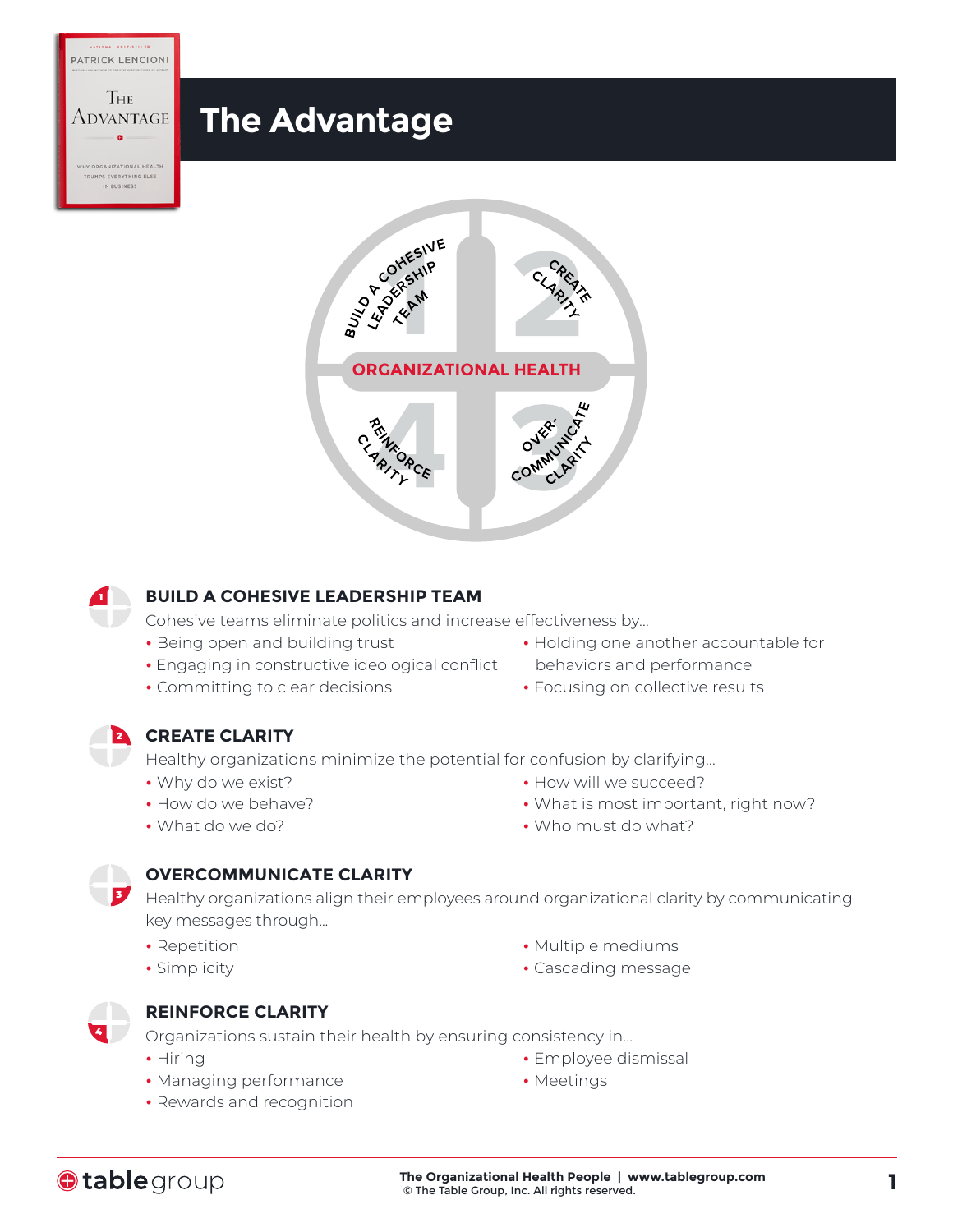PATRICK LENCIONI

**IHE** Advantage

EVERYTHING ELSE

# **The Last Competitive Advantage**

By Patrick Lencioni, March 2012

## **Introduction**

All the competitive advantages we've been pursuing during our careers are gone. That's right. Strategy. Technology. Finance. Marketing. Gone.

No, those disciplines have not disappeared. They are all alive and well in most organizations. And that's good, because they're important. But as meaningful competitive advantages, as real differentiators that can set one company apart from another, they are no longer anything close to what they once were.

That's because virtually every organization, of any size, has access to the best thinking and practices around strategy, technology and those other topics. In this age of the Internet, as information has become ubiquitous, it's almost impossible to sustain an advantage based on intellectual ideas.

However, there is one remaining, untapped competitive advantage out there, and it's more important than all the others ever were. It is simple, reliable and virtually free.

What I'm talking about is organizational health.

## **The Healthy Organization**

A healthy organization is one that has all but eliminated politics and confusion from its environment. As a result, productivity and morale soar, and good people almost never leave. For those leaders who are a bit skeptical, rest assured that none of this is touchy-feely or soft. It is as tangible and practical as anything else a business does, and even more important.

Why? Because the smartest organization in the world, the one that has mastered strategy and finance and marketing and technology, will eventually fail if it is unhealthy. Trust me, I've seen it happen again and again. But a healthy organization will always find a way to succeed, because without politics and confusion, it will inevitably become smarter and tap into every bit of intelligence and talent that it has.

So if all this is true, and I am absolutely convinced that it is, then why haven't more companies embraced and reaped the benefits of organizational health? For one, it's hard. It requires real work and discipline, over a period of time, and it must be maintained. On top of that, it's not sophisticated or sexy. That means it doesn't excite a group of executives who are looking for a quick fix or a silver bullet, something that they will be reading about in the *Wall Street Journal* or *Bloomberg Businessweek*. Moreover, in spite of it's power, organizational health is hard to measure in a precise, accurate way. It impacts so many disparate areas of an enterprise that it is virtually impossible to isolate it as a single variable and quantify its singular impact on the bottom line.

But the biggest reason that organizational health remains untapped is that it requires courage. Leaders must be willing to confront themselves, their peers and the dysfunction within their organization with an uncommon level of honesty and persistence. They must be prepared to walk straight into uncomfortable situations and address issues that prevent them from realizing the potential that eludes them.